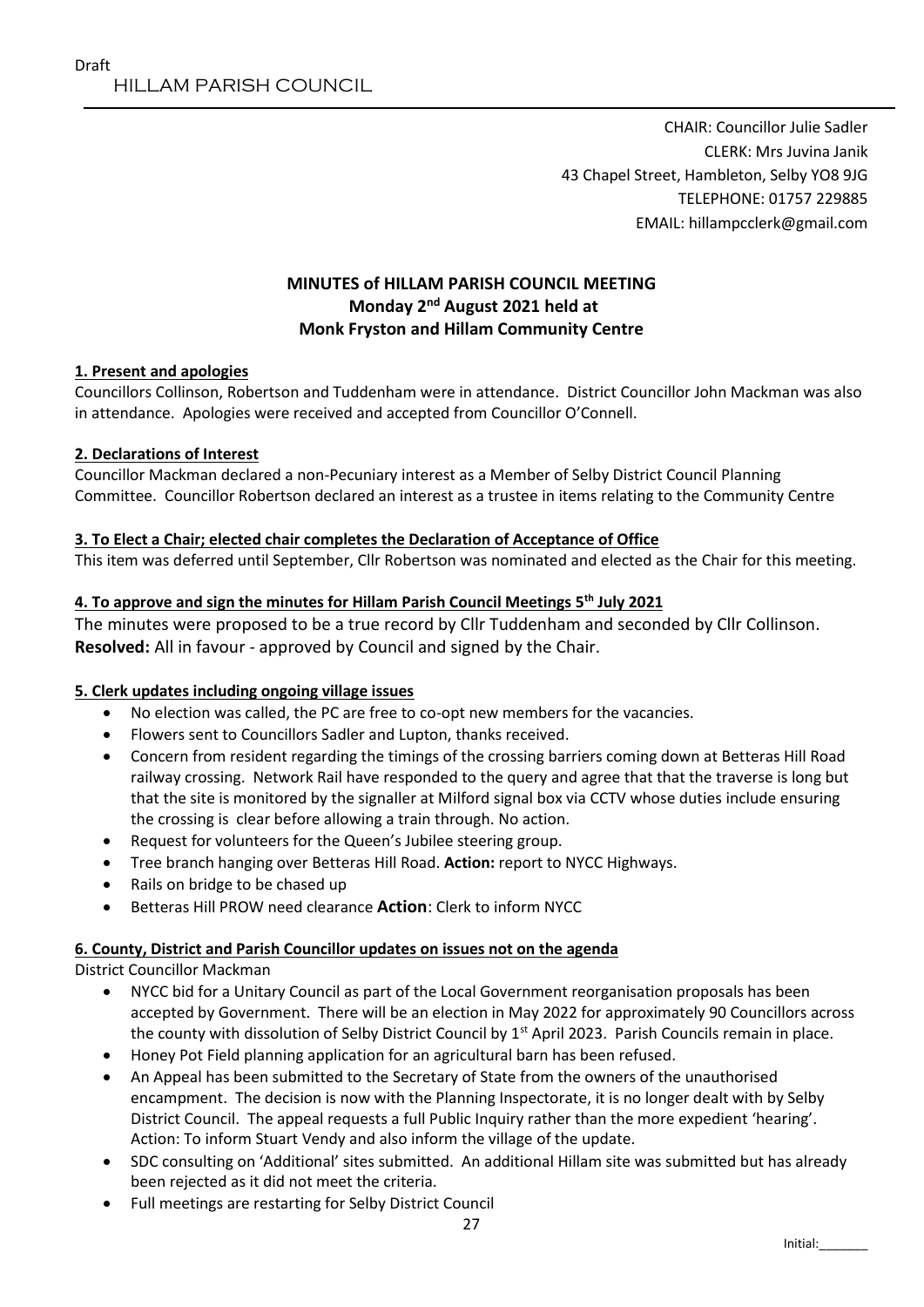Draft

Unauthorised encampment on the A63 near the A1 junction, temporary stop notice has been issued.

## **7. Receive updates regarding the Yorkshire Green and village Sustainability Projects,**

Mr Sadler had produced and forwarded updates on the planning applications. All development is within Green Belt and will go to a SDC Planning Committee meeting. No action needed currently.

### **8. To agree actions regarding new councillor recruitment**

Two positions available. One resident has shown interest; the resident has attended PC meetings before and been involved with village projects and is well known within the community. The PC wish to consult absent Councillors on the matter but it is proposed that the interested party be co-opted as a Councillor.

## **9. Village Maintenance:**

- a) Broadband Update Deferred until Cllr O'Connell can update PC
- b) Matters Arising:
	- i) Low hanging branch at Betteras Hill Road Brickpond
	- ii) Weeds at Ringtree. Action: Cllr Robertson will attend.
	- iii) Handrails at Footbridge on Betteras Hill Road have not been replaced. **Action**: Clerk to chase iv) Pot holes on Betteras Hill Road have been filled. Also cracks in road at the Crossing Gates on

Betteras Hill Road. **Action**: Clerk will report.

v) Bench at Railway Crossing is overgrown with long grass, as are the 30mph sign posts. **Action**: Clerk to request Parkin Landscapes strim along with the regular grass cutting carried out.

vi) Austfield Lane Potholes & further Betteras Hill Potholes. **Action**: Cllr Robertson to follow up.

## **10. Finance**

a) To approve the financial reconciliation for July 2021

**Resolved:** Council approved the reconciliations and the Chair signed the document

| <b>COMMUNITY ACC:</b>                                |   |           | NB: £1127.89 is ring-fenced grant for website                                                                      |   |           |                         |  |
|------------------------------------------------------|---|-----------|--------------------------------------------------------------------------------------------------------------------|---|-----------|-------------------------|--|
| <b>CASHBOOK OPENING</b>                              |   |           | and £500 is ring fenced for pump maintenance                                                                       |   |           |                         |  |
| <b>BALANCE: 25.6.21</b>                              | £ | 22,552.10 | gifted by Hillam Historians. £7000 OF THE                                                                          |   |           |                         |  |
| <b>JULY RECEIPTS</b>                                 | f |           | INCREASED ANNUAL PRECEPT TOTAL IS<br>RINGFENCED TO COVER COSTS ASSOCIATED WITH<br>PLANNING CONSULTANTS; ANY UNUSED |   |           |                         |  |
| <b>JULY PAYMENTS</b>                                 | £ | 1,792.66  |                                                                                                                    |   |           |                         |  |
| <b>CASHBOOK CLOSING</b><br><b>BALANCE: 23.7.21</b>   | £ | 20,759.44 | <b>BANK STATEMENT</b><br><b>BALANCE: 23.7.21</b>                                                                   | £ | 20.784.44 | <b>CHQ</b><br><b>NO</b> |  |
| Difference between<br><b>Statement and Cashbook:</b> | f | 25.00     | <b>MFHCA</b>                                                                                                       | £ | 20.00     | 812                     |  |
|                                                      |   |           | <b>HMRC</b>                                                                                                        | £ | 5.00      | 807                     |  |
|                                                      |   |           |                                                                                                                    |   |           |                         |  |
|                                                      |   |           |                                                                                                                    |   |           |                         |  |
|                                                      |   |           |                                                                                                                    |   |           |                         |  |
|                                                      | £ | 20,759.44 | TOTAL O/S E                                                                                                        |   | 25.00     |                         |  |
|                                                      |   |           |                                                                                                                    |   |           |                         |  |

| <b>RESERVE ACC CASHBOOK</b>                    |          |                                    |  |                                                |              |          |          |
|------------------------------------------------|----------|------------------------------------|--|------------------------------------------------|--------------|----------|----------|
| <b>OPENING</b><br><b>BALANCE:</b><br>25.6.2021 |          | <b>RECEIPTS</b><br><b>PAYMENTS</b> |  | <b>CLOSING</b><br><b>BALANCE:</b><br>23.7.2021 |              |          |          |
|                                                | 1,230.62 | f                                  |  | f                                              |              | f        | 1,230.62 |
| <b>BANK STATEMENT: 23.7.2021</b>               |          |                                    |  |                                                | $\mathbf{f}$ | 1,230.62 |          |